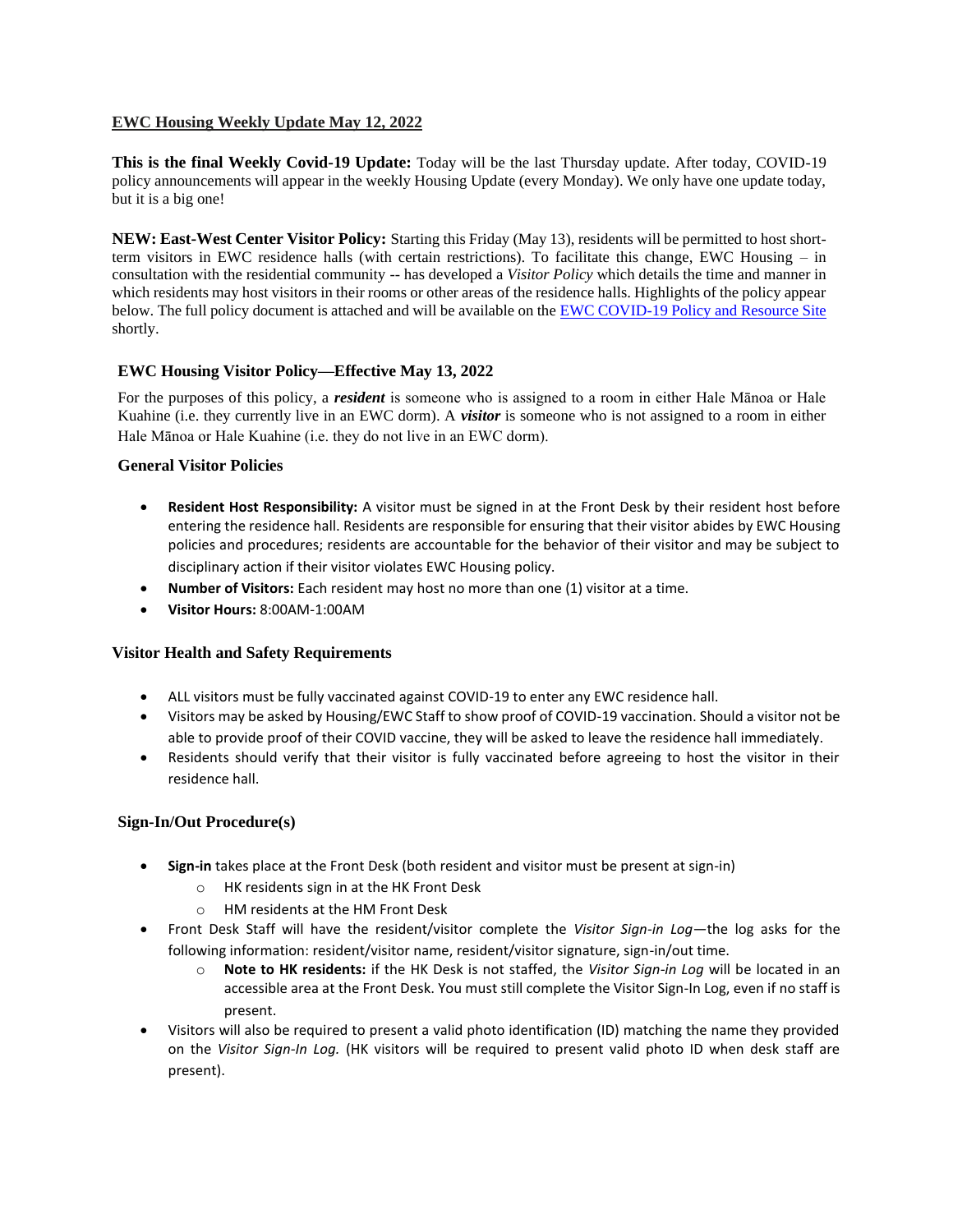- o **Note:** the visitor will only be required to *show* their ID to Desk Staff at sign-in. Once staff have confirmed that the name on the ID matches the name on the sign-in log, the ID will be returned to the visitor, and they may enter the building.
- **Sign-Out:** when the visitor leaves the residence hall, they must sign-out at the Front Desk.

To be clear: this *Visitor Policy* is just a starting point—the restrictions will evolve as our community becomes more comfortable with outside visitors and as we see how things progress with the pandemic. Friday will be the first day in over two years that outside visitors will be allowed in EWC residence halls---it will take some getting used to (for both residents and staff). Thank you for your patience and understanding. If you have any questions or concerns, please do not hesitate to contac[t housing@eastwestcenter.org](mailto:housing@eastwestcenter.org)

#### **Vaccination and booster sites:**

- Hawaiʻi: [hawaiicovid19.com/vaccine/](https://hawaiicovid19.com/vaccine/)
- National[: www.vaccines.gov/search/](https://urldefense.proofpoint.com/v2/url?u=https-3A__www.vaccines.gov_search_&d=DwMFaQ&c=euGZstcaTDllvimEN8b7jXrwqOf-v5A_CdpgnVfiiMM&r=sjCoHaVUe8_a1MXsziR411ri4sB3BX3q50L3el6sXMQ&m=0ECLIo29odhOVPZBlWNgJGa6N-1F4tglPynfaAlPylY&s=gkB2_ikspI1jGUf0VLQoVy5cc24XTCudde4CAyoygYY&e=)

#### **Resources**

- **EWC Notices**
	- o [EWC COVID-19 Policy and Resource Site](https://urldefense.proofpoint.com/v2/url?u=https-3A__ewcparticipantinfo.org_covid-2D19_&d=DwMFaQ&c=euGZstcaTDllvimEN8b7jXrwqOf-v5A_CdpgnVfiiMM&r=3FPQcXK5sxYRrGCCxQc5PNSb-_SuaL_bSgfyHLgu3XI&m=NeEuRGBZcB6XdPpyhoUn4swvNjBnveDWGZ1brp8cIwI&s=psWXjZhChjGDJkHaOVt2bwTJxxk1NVhXgu70sXTpbpE&e=)
	- o Positive COVID-19 [Test, Symptoms](https://urldefense.proofpoint.com/v2/url?u=https-3A__ewcparticipantinfo.org_wp-2Dcontent_uploads_2021_11_Positive-2DTest-2DSymptoms-2DProcedure-2Dfor-2DStudents.pdf&d=DwMFaQ&c=euGZstcaTDllvimEN8b7jXrwqOf-v5A_CdpgnVfiiMM&r=sjCoHaVUe8_a1MXsziR411ri4sB3BX3q50L3el6sXMQ&m=0ECLIo29odhOVPZBlWNgJGa6N-1F4tglPynfaAlPylY&s=rQyXRfbBpoaD3f9PosoDvkQUUjxT2TejSp7j6xWsVlw&e=) Procedure for EWC Students
	- o **[New Travel Policy \(in effect 4/15/22\)](https://urldefense.proofpoint.com/v2/url?u=https-3A__ewcparticipantinfo.org_wp-2Dcontent_uploads_2022_04_EWC-2DTravel-2DPolicy-2D4-2D15-2D22.pdf&d=DwMFaQ&c=euGZstcaTDllvimEN8b7jXrwqOf-v5A_CdpgnVfiiMM&r=sjCoHaVUe8_a1MXsziR411ri4sB3BX3q50L3el6sXMQ&m=0ECLIo29odhOVPZBlWNgJGa6N-1F4tglPynfaAlPylY&s=x4EvSsm0MK8SiFuX0g8mKP709ah6rbwYJMWrIuHVgP4&e=)**

#### • **COVID-19 FAQs and Emergency Contacts:**

- o EWC Policies and Information: [EWC COVID-19 Policy and Resource Site](https://urldefense.proofpoint.com/v2/url?u=https-3A__ewcparticipantinfo.org_covid-2D19_&d=DwMFaQ&c=euGZstcaTDllvimEN8b7jXrwqOf-v5A_CdpgnVfiiMM&r=3FPQcXK5sxYRrGCCxQc5PNSb-_SuaL_bSgfyHLgu3XI&m=NeEuRGBZcB6XdPpyhoUn4swvNjBnveDWGZ1brp8cIwI&s=psWXjZhChjGDJkHaOVt2bwTJxxk1NVhXgu70sXTpbpE&e=)
- o EWC Housing contact email, which EWC staff regularly and frequently monitor: [housing@eastwestcenter.org.](mailto:housing@eastwestcenter.org)
- o EWC Housing phone number: **(808) 944-7960**. For reports on matters of immediate concern, such as residents not complying with social distancing rules or smoking in the building, we urge you to call rather than email, even during working hours.

#### • **Mental Health:**

- o [Managing Stress,](https://urldefense.proofpoint.com/v2/url?u=https-3A__www.heart.org_en_healthy-2Dliving_healthy-2Dlifestyle_stress-2Dmanagement_3-2Dtips-2Dto-2Dmanage-2Dstress&d=DwMFaQ&c=euGZstcaTDllvimEN8b7jXrwqOf-v5A_CdpgnVfiiMM&r=3FPQcXK5sxYRrGCCxQc5PNSb-_SuaL_bSgfyHLgu3XI&m=DFa_g2AmhabelwvrqHcTxuYqCMz5HzQYOl-ITmKQUfY&s=brkk3h1YsapP-lIVcxt7MNYAlm4bQtz7YKIJGofeUkY&e=) from the American Heart Association.
- o Link to UH Mānoa [Counseling and Student Development Center.](https://urldefense.proofpoint.com/v2/url?u=http-3A__www.manoa.hawaii.edu_counseling&d=DwMFaQ&c=euGZstcaTDllvimEN8b7jXrwqOf-v5A_CdpgnVfiiMM&r=3FPQcXK5sxYRrGCCxQc5PNSb-_SuaL_bSgfyHLgu3XI&m=am0JUX--VmENU0jPP_iW6ma-yLR9-vpVCXYuYLP_pnQ&s=KLUr2I-87m8x7gT-LRZ1FsUmDxTlS04cGYG1bEY4eOo&e=)
- o Link to Hawaii Adult Mental Health Division, including CARES hotline: [https://health.hawaii.gov/amhd/.](https://urldefense.proofpoint.com/v2/url?u=https-3A__health.hawaii.gov_amhd_&d=DwMFaQ&c=euGZstcaTDllvimEN8b7jXrwqOf-v5A_CdpgnVfiiMM&r=3FPQcXK5sxYRrGCCxQc5PNSb-_SuaL_bSgfyHLgu3XI&m=am0JUX--VmENU0jPP_iW6ma-yLR9-vpVCXYuYLP_pnQ&s=jGly2XqRyYGfSfcDeFQPHXOriK3LXX4ijFkZpV1I3l0&e=)
- o Resources for staying well from Kaiser Permanente, with self-care tools, tips, and activities: [https://healthy.kaiserpermanente.org/health-wellness/mental-health/tools](https://urldefense.proofpoint.com/v2/url?u=https-3A__healthy.kaiserpermanente.org_health-2Dwellness_mental-2Dhealth_tools-2Dresources-3Fkp-5Fshortcut-5Freferrer-3Dkp.org_selfcare&d=DwMFaQ&c=euGZstcaTDllvimEN8b7jXrwqOf-v5A_CdpgnVfiiMM&r=3FPQcXK5sxYRrGCCxQc5PNSb-_SuaL_bSgfyHLgu3XI&m=Rbwxxn-uK8FQYTkEAvPhMEKvL03Z3qaRx6Mfv78EfmQ&s=WgR2DHjakUKCqJM0vJM8s8S_NAf2yZItFCWP7XTUlcc&e=)[resources?kp\\_shortcut\\_referrer=kp.org/selfcare](https://urldefense.proofpoint.com/v2/url?u=https-3A__healthy.kaiserpermanente.org_health-2Dwellness_mental-2Dhealth_tools-2Dresources-3Fkp-5Fshortcut-5Freferrer-3Dkp.org_selfcare&d=DwMFaQ&c=euGZstcaTDllvimEN8b7jXrwqOf-v5A_CdpgnVfiiMM&r=3FPQcXK5sxYRrGCCxQc5PNSb-_SuaL_bSgfyHLgu3XI&m=Rbwxxn-uK8FQYTkEAvPhMEKvL03Z3qaRx6Mfv78EfmQ&s=WgR2DHjakUKCqJM0vJM8s8S_NAf2yZItFCWP7XTUlcc&e=)
- o Information about keeping healthy and boosting your immune system: [https://www.hopkinsmedicine.org/health/wellness-and](https://urldefense.proofpoint.com/v2/url?u=https-3A__www.hopkinsmedicine.org_health_wellness-2Dand-2Dprevention&d=DwMFaQ&c=euGZstcaTDllvimEN8b7jXrwqOf-v5A_CdpgnVfiiMM&r=fzUXRvrK_egS-3t73UD_VQPWmsmmjR5g7liOveFRwTw&m=xQ1KMiKCgTEeIFLcoiItEyinYylVRMHzLz16Rh2E7OE&s=MLYw596o8ko-W_NETjId73A6wPdC94HCfkzyO-_cxq0&e=)[prevention](https://urldefense.proofpoint.com/v2/url?u=https-3A__www.hopkinsmedicine.org_health_wellness-2Dand-2Dprevention&d=DwMFaQ&c=euGZstcaTDllvimEN8b7jXrwqOf-v5A_CdpgnVfiiMM&r=fzUXRvrK_egS-3t73UD_VQPWmsmmjR5g7liOveFRwTw&m=xQ1KMiKCgTEeIFLcoiItEyinYylVRMHzLz16Rh2E7OE&s=MLYw596o8ko-W_NETjId73A6wPdC94HCfkzyO-_cxq0&e=)
- o EWC Participant Association mental health and stress relief list: Support Resources for EWC **[Participants](https://urldefense.proofpoint.com/v2/url?u=https-3A__content.getrave.com_content_5958154_b0e6c8eb-2D04ae-2D4fda-2D8b24-2Dc52d32318225_8d91da0e-2Db462-2D4c5b-2D815f-2D570227036179_Support-5FResources-5Ffor-5FEWC-5FStudents.pdf&d=DwMFaQ&c=euGZstcaTDllvimEN8b7jXrwqOf-v5A_CdpgnVfiiMM&r=fzUXRvrK_egS-3t73UD_VQPWmsmmjR5g7liOveFRwTw&m=xQ1KMiKCgTEeIFLcoiItEyinYylVRMHzLz16Rh2E7OE&s=OP6EvOWHfV2zxF3nz8Y8WTudS4Rae1oYrLMe7eHjJW8&e=)**

# • **Other Useful Information:**

- o [Hawai'i vaccination strategy](https://hawaiicovid19.com/vaccine/)
- o Hawai'i: State of Hawai'i Department of Health updates, resources and information (now available in 8 different languages): <https://hawaiicovid19.com/>